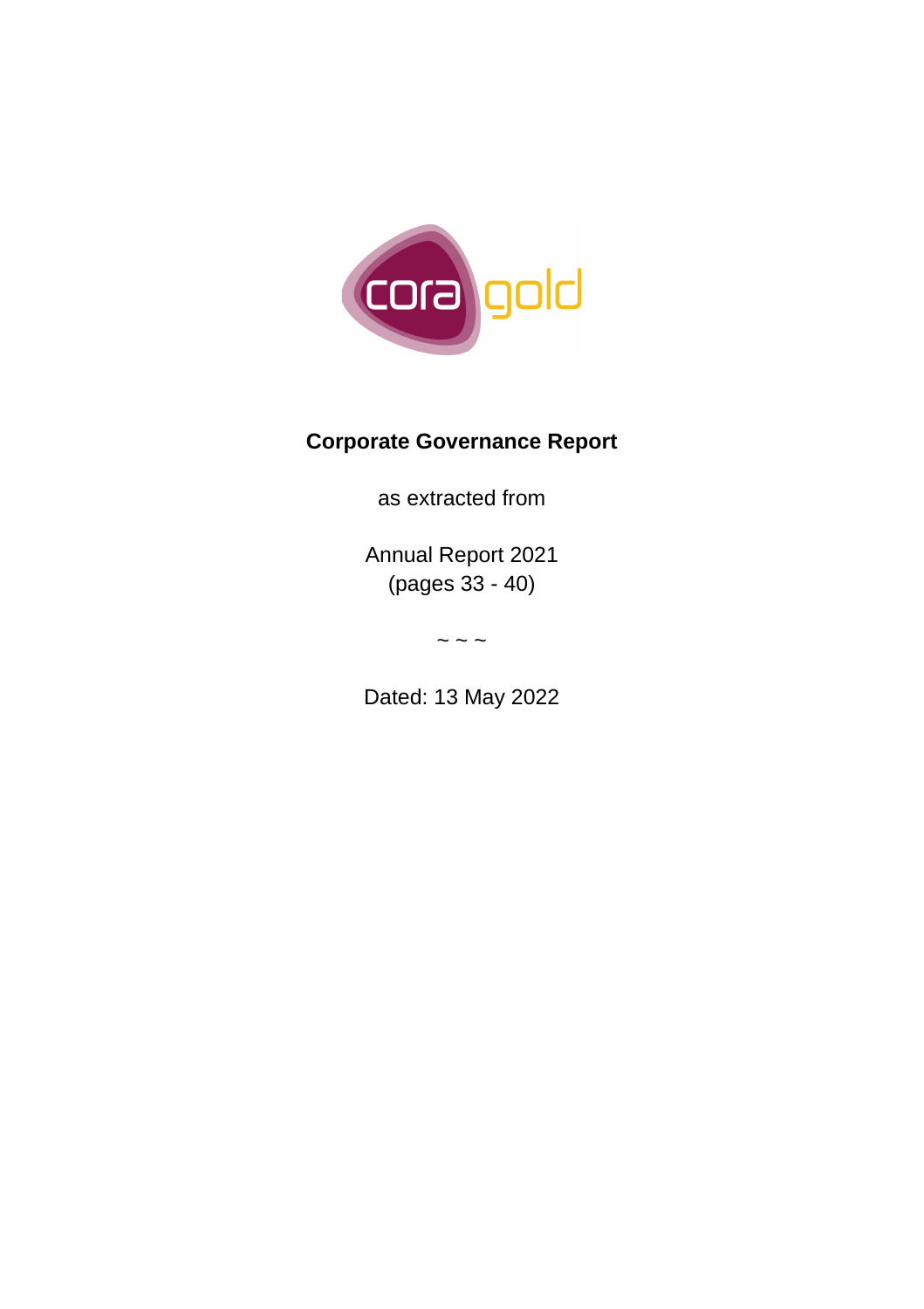# **Corporate Governance Report**

**For the year ended 31 December 2021**

The Quoted Companies Alliance Code ('QCA Code'; dated April 2018) takes key elements of good governance and applies them in a manner which is workable for the different needs of growing companies. The QCA Code is constructed around ten broad principles and a set of disclosures.

Cora Gold Limited's ('Cora' or the 'Company') directors recognise the importance of sound corporate governance, and with effect from 28 September 2018 the Company has adopted the QCA Code and has applied the ten principles of the QCA Code, except as specifically noted below. The Company's compliance with the QCA Code is as described below which sets out the manner of compliance with the QCA Code or states that the manner of compliance is described in the information provided on the Company's website at www.coragold.com.

## **Corporate Governance Statement**

As an independent non-executive director and Chairman of the board of directors of the Company (the 'Board') it is my responsibility to ensure that the Company correctly implements and applies the ten principles of the QCA Code to support the Company in achieving its medium and long-term goals of identifying mineral resources through exploration for future development and eventual mining.

The Board believes that it applies the ten principles of the QCA Code but recognises the need to continue to review and develop governance practises and structures, to ensure they are in line with the growth and strategic plan of the Company.

The key governance related matter to have occurred during 2021 is a review of the Company's compliance with the QCA Code which was adopted by the Company in September 2018.

## **The Principles of the QCA Code**

## *Principle 1: Establish a strategy and business plan which promote long-term value for shareholders*

Cora has established a strategy and business plan which promote long-term value for shareholders. The strategy and business plan provides as follows:

- the principal activity of the Company and its subsidiaries (together the 'Group') is the exploration and development of mineral projects, with a primary focus on gold projects in West Africa. Currently the Group's activities are focused on two world class gold regions in Mali and Senegal in West Africa, being the Yanfolila Gold Belt (south Mali) and the Kédougou-Kéniéba Inlier gold belt (also known as the 'Kenieba Window'; west Mali / east Senegal); and
- the strategy of the Company is to: conduct exploration on its portfolio of mineral properties; prove a resource compliant with an internationally recognised standard accepted in the AIM Rules for Companies; and establish economics on such resource for future development and eventual mining.

Cora's business plan and strategy demonstrates how the Company's highly experienced and successful management team, which has a proven track record in making multi-million ounce gold discoveries that have been developed into operating mines, intends to deliver shareholder value in the medium to long-term.

The business and operations of the Group are subject to a number of risk factors. These risk factors and the Group's comments and mitigating actions against them are set out in the 'Strategic Report - Risk Factors' section of this Annual Report.

The strategy and business plan demonstrate that the delivery of long-term growth is underpinned by a clear set of values aimed at protecting the Company from unnecessary risk and securing its long-term future.

## *Principle 2: Seek to understand and meet shareholder needs and expectations*

The Board seeks to understand and meet shareholder needs and expectations by discussing the overall development of the Company's strategy regularly at meetings of the Board. This issue will be a standing point of business at each Board meeting. The Board will also seek to develop a good understanding of the needs and expectations of all elements of the Company's shareholder base by asking the Company's registrar to keep the directors informed of the change in identity of any significant shareholders.

The Board will work alongside its Nominated Adviser and other advisers to manage shareholders' expectations in order to seek to understand the motivations behind shareholder voting decisions. The Board will take into account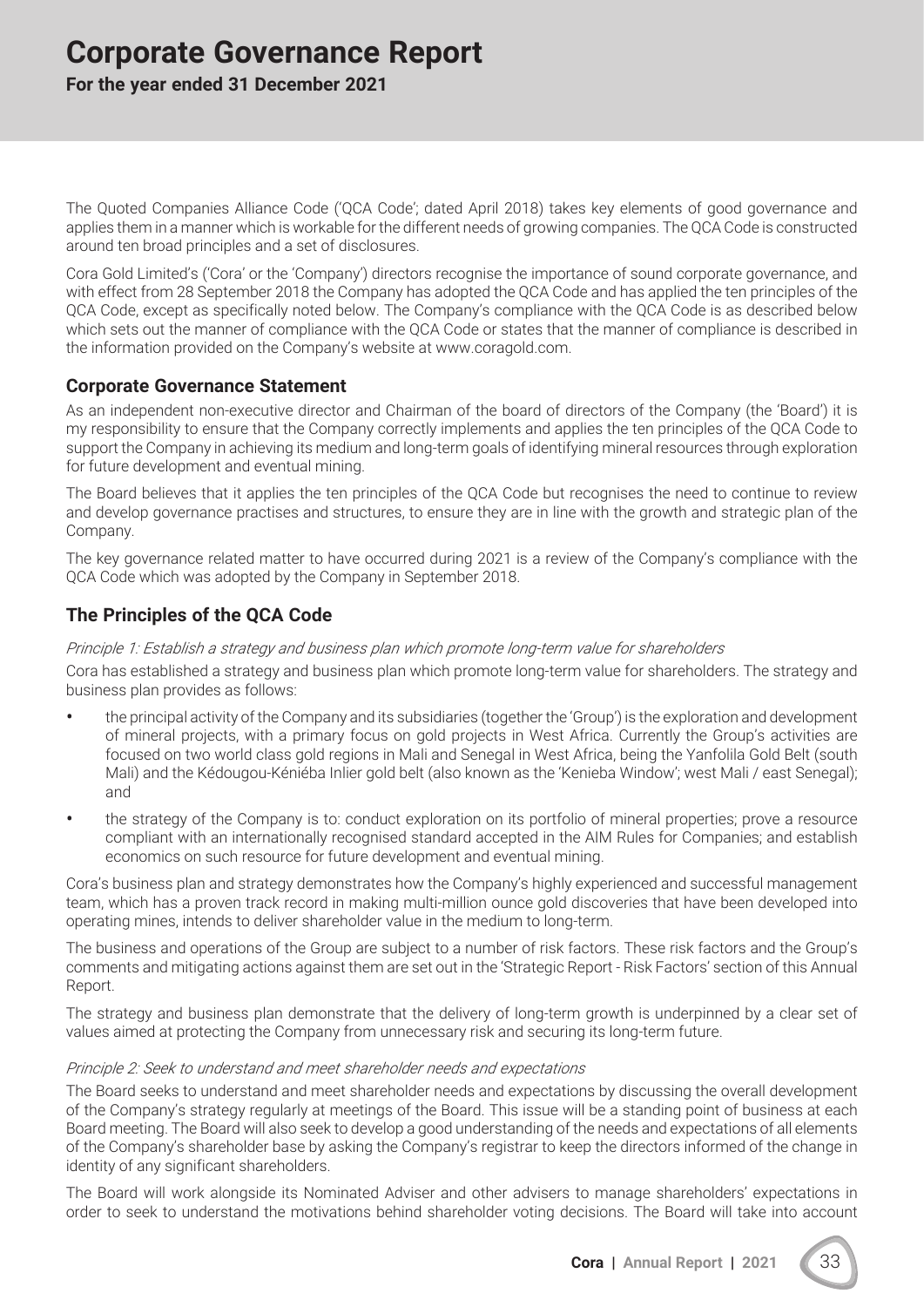## **Corporate Governance Report continued**

**For the year ended 31 December 2021**

shareholder voting at any general meeting and any correspondence received by the Company from shareholders with respect to any matter relating to its business to further its understanding. Shareholders are encouraged to contact the Company - this can readily be done by email submission to info@coragold.com.

## *Principle 3: Take into account wider stakeholder and social responsibilities and their implications for long-term success*

The Board understands that the Company's long-term success relies upon good relations with a range of different stakeholder groups, both its internal workforce and its external suppliers, customers, regulators and others.

Cora has identified the following internal stakeholders:

- the directors of the Company; and
- all members of the Company's management team (in compliance, administrative and field-based roles).

Cora has identified the following external stakeholders:

- suppliers of goods and equipment;
- drilling contractors:
- assay laboratories;
- securities regulators;
- local governments (Mali and Senegal);
- ministerial departments responsible for administering mineral exploration activities to take place; and
- local communities.

The Company will take into account wider stakeholder and social responsibilities, and their implications for long-term success.

Given the business and operations of the Company, matters may arise that impact on society and the communities within which it operates or the environments which may have the potential to affect the Company's ability to deliver shareholder value over the medium to long-term. In addition to integrating such matters into the Company's strategy and business plan, the Company has adopted a Health and Safety, Community Relations and Environmental Impact Policy which governs its social responsibility plans - the principal elements of this policy incorporate:

- health and safety responsibility;
- health and safety in the field environment (including supplies and camp conditions; infections / diseases; conflict evacuation; medical procedures and medical evacuation; vehicles; driving and passengers; travel; trenching; drilling; and mechanical equipment);
- community relations;
- environmental impact (planning; and minimising the impact of activities (including access; line cutting and soil sampling; trenching; drilling; field camps; and programme closure)); and
- reporting.

## *Principle 4: Embed effective risk management, considering both opportunities and threats, throughout the organisation*

As described above, the Company's business and operations are subject to certain risks. The Board receives monthly updates from management on operational, investor and public relations, finance and administrative matters. In addition the Company's directors are encouraged to liaise and meet with management on a regular basis to discuss matters of particular interest to each director. The Company's management has implemented effective risk management, considering both opportunities and threats, throughout the organisation.

The Board shall ensure that the Company's risk management framework identifies and addresses all relevant risks in order to execute and deliver its strategy. The Company has considered its extended business, from key suppliers to end-customers in identifying and addressing risk.

34 **Cora | Annual Report | 2021**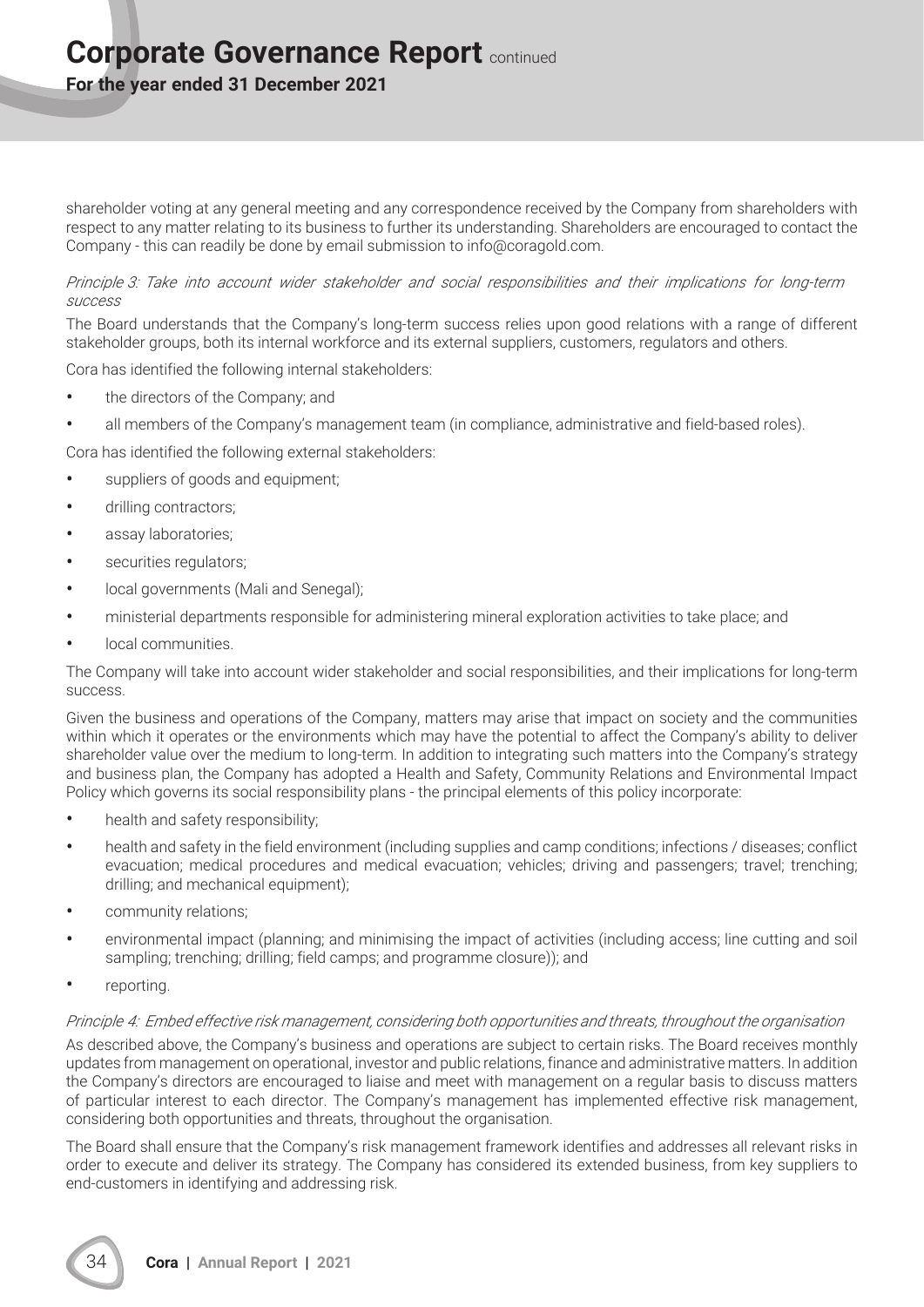The Board has developed a strategy to determine the extent of exposure to the identified risks that the Company is able to bear and willing to take.

## *Principle 5: Maintain the board as a well-functioning, balanced team led by the chair*

As a Board the directors have collective responsibility and legal obligation to promote the interests of the Company, and are collectively responsible for defining corporate governance arrangements. Ultimate responsibility for the quality of, and approach to, corporate governance lies with the Board. The Company holds Board meetings at least four times each complete financial year and at other times as and when required.

The Board currently comprises five directors (see below), three of whom are deemed to be independent non-executive directors for the purpose of corporate governance (being Andrew Chubb, David Pelham and myself (Edward Bowie, Chairman)).

As at the date of this report the Board consists of the following members:

## *Edward ('Ed') Bowie, Non-Executive Director (Independent) and Chairman*

Ed has over 25 years' experience within the wider natural resources industry. He started his career with SAMAX Gold in Tanzania before going on to work in equity research, corporate finance roles, and then serving as fund manager for Altus Capital Limited's two mining funds. More recently he served as Head of Business Development at Londonlisted Amara Mining plc, managing the process that led to the company's acquisition. Ed is currently head of business development at Brazilian gold producer Serabi Gold plc (AIM:SRB and TSE:SBI).

Ed is deemed independent for the purpose of corporate governance by virtue of the Company considering him to be of independent character and judgement.

## *Andrew Chubb, Non-Executive Director (Independent)*

Andrew is a Partner and Head of Mining at natural resources focused investment bank Hannam & Partners. Previously Andrew was a Managing Director at Canaccord Genuity, where he worked for 8 years in the natural resources team. He has a broad range of international corporate finance, restructuring, capital markets, and mergers and acquisitions experience focusing on the metals, mining and natural resources sectors. Prior to joining Canaccord Genuity he spent 4 years with law firm Berwin Leighton Paisner.

Andrew is deemed independent for the purpose of corporate governance by virtue of the Company considering him to be of independent character and judgement.

## *Robert ('Bert') Monro, Chief Executive Officer and Director*

Bert has significant experience in both the resource sector and the City. Most notably, he spent over 10 years at Hummingbird Resources plc ('Hummingbird'; AIM:HUM), holding several roles including Operations Manager, Country Manager and Head of Business Development as the company transitioned from a private pre-resource explorer through to a listed gold miner with over 6 Mozs of gold resources in West Africa. Bert was a non-executive director of the Company from IPO in 2017 until 01 July 2019. On 02 January 2020 Bert was appointed Chief Executive Officer and Director of the Company.

Bert is deemed non-independent for the purpose of corporate governance by virtue of being an executive officer of the Company.

## *David Pelham, Non-Executive Director (Independent)*

David is a mineral geologist with over 40 years' global exploration experience. He has overseen the discovery and early evaluation of the +6 Moz Chirano Gold Mine in Ghana, as well as Hummingbird's 4.2 Moz Dugbe gold deposit in Liberia. He has been closely involved with a number of major discoveries of gold, copper-cobalt, coal, iron ore, chrome and uranium. These new discoveries add up to over 100 Moz of gold equivalent. David is also a non-executive director of Oriole Resources plc (AIM:ORR).

Previously David was deemed non-independent for the purpose of corporate governance because until 26 June 2018 he was a director of Hummingbird, a former significant shareholder of Cora. Furthermore, in accordance with a Relationship Agreement dated 03 October 2017 (the 'Relationship Agreement') David was appointed to Cora's Board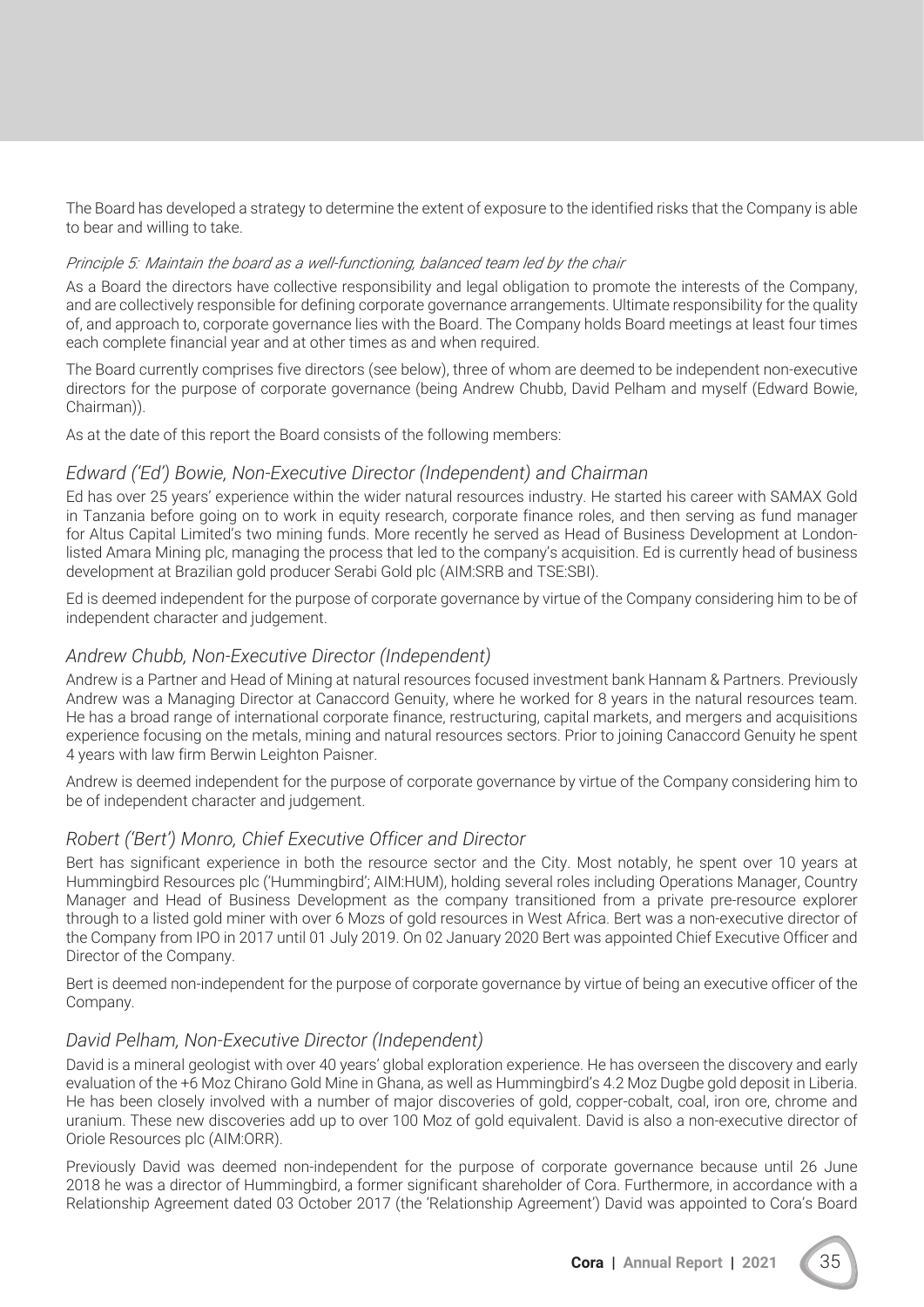**For the year ended 31 December 2021**

as one of two nominees of Hummingbird. With effect from 06 December 2018 when Hummingbird's shareholding in the Company became less than 30% then, in accordance with the Relationship Agreement, Hummingbird no longer had the right to appoint two directors to Cora's Board. With effect from 15 June 2021, when Hummingbird ceased to be a shareholder of Cora, David is deemed independent for the purpose of corporate governance by virtue of the Company considering him to be of independent character and judgement.

## *Paul Quirk, Non-Executive Director*

Paul has had over 10 years' operational experience in the Republic of Congo (Brazzaville), having worked as country manager for MPD Congo SA (Zanaga Iron Ore Company) which listed on AIM in 2010. He started his own logistics company in the Congo, Fortis Logistique Limited. Paul co-founded Lionhead Capital Advisors Proprietary Limited ('Lionhead'), a principal investment firm that invests private capital into attractive long-term opportunities. Paul is the head of resources strategy and a director at Lionhead.

Paul is deemed non-independent for the purpose of corporate governance by virtue of his shareholding in the Company.

The Company's Chief Financial Officer, Craig Banfield, is an executive officer of the Company. Mr Banfield also holds the position of Company Secretary. Cora upholds the values of independence in the composition of its Board and as such the directors are of the opinion that appointing Mr Banfield to the Board at this juncture, given the nature of the Company's business and its relatively small Board size, could dilute the significance of such independence. As Company Secretary Mr Banfield is in attendance at Board meetings.

As at 31 December 2021 and the date of this report the interests of the directors and their families (within the meaning set out in the AIM Rules for Companies) in the securities of the Company, all of which are beneficial, and the existence of which is known or could, with reasonable diligence, be ascertained by that director, were as follows:

|                     |                              | <b>Share options</b><br>over number of ordinary shares<br>(exercise price per ordinary share; expiring date) |                                  |                                 |                                 |  |
|---------------------|------------------------------|--------------------------------------------------------------------------------------------------------------|----------------------------------|---------------------------------|---------------------------------|--|
|                     | Number of<br>ordinary shares | 16.5 pence;<br><b>18 December</b><br>2022                                                                    | 8.5 pence;<br>09 October<br>2023 | 10 pence;<br>12 October<br>2025 | 10.5 pence:<br>08 December 2026 |  |
| <b>Edward Bowie</b> | 525,510                      | $\qquad \qquad -$                                                                                            | 300,000                          | 350,000                         | 300,000                         |  |
| Andrew Chubb        | 539,526                      | $\qquad \qquad -$                                                                                            |                                  | 300,000                         | 250,000                         |  |
| Robert Monro        | 2,028,896                    | $\qquad \qquad -$                                                                                            | 2,500,000                        | 1,500,000                       | 2,500,000                       |  |
| David Pelham        |                              | 275,000                                                                                                      | 300,000                          | 300,000                         | 250,000                         |  |
| Paul Quirk          | 13,674,689 <sup>a</sup>      | 275,000                                                                                                      | 300,000                          | 800,000                         | 250,000                         |  |

*a held personally and through Key Ventures Holding Ltd which is wholly owned and controlled by First Island Trust Company Ltd as Trustee of The Sunnega Trust, being a discretionary trust of which Paul Quirk is a potential beneficiary.*

As at 31 December 2021 and the date of this report the Company's largest shareholder Brookstone Business Inc held 82,796,025 ordinary shares (being 28.59% of the total number of ordinary shares issued and outstanding). Brookstone Business Inc is wholly owned and controlled by First Island Trust Company Ltd as Trustee of The Nodo Trust, being a discretionary trust with a broad class of potential beneficiaries. Patrick Quirk, father of Paul Quirk (Non-Executive Director), is a potential beneficiary of The Nodo Trust. On 18 March 2020 Brookstone Business Inc, Key Ventures Holding Ltd and Paul Quirk (collectively the 'Investors') entered into a Relationship Agreement with the Company to regulate the relationship between the Investors and the Company on an arm's length and normal commercial basis. In the event that the Investors' aggregated shareholdings become less than 30% (as at the date of this report 33.32%) then the Relationship Agreement shall terminate.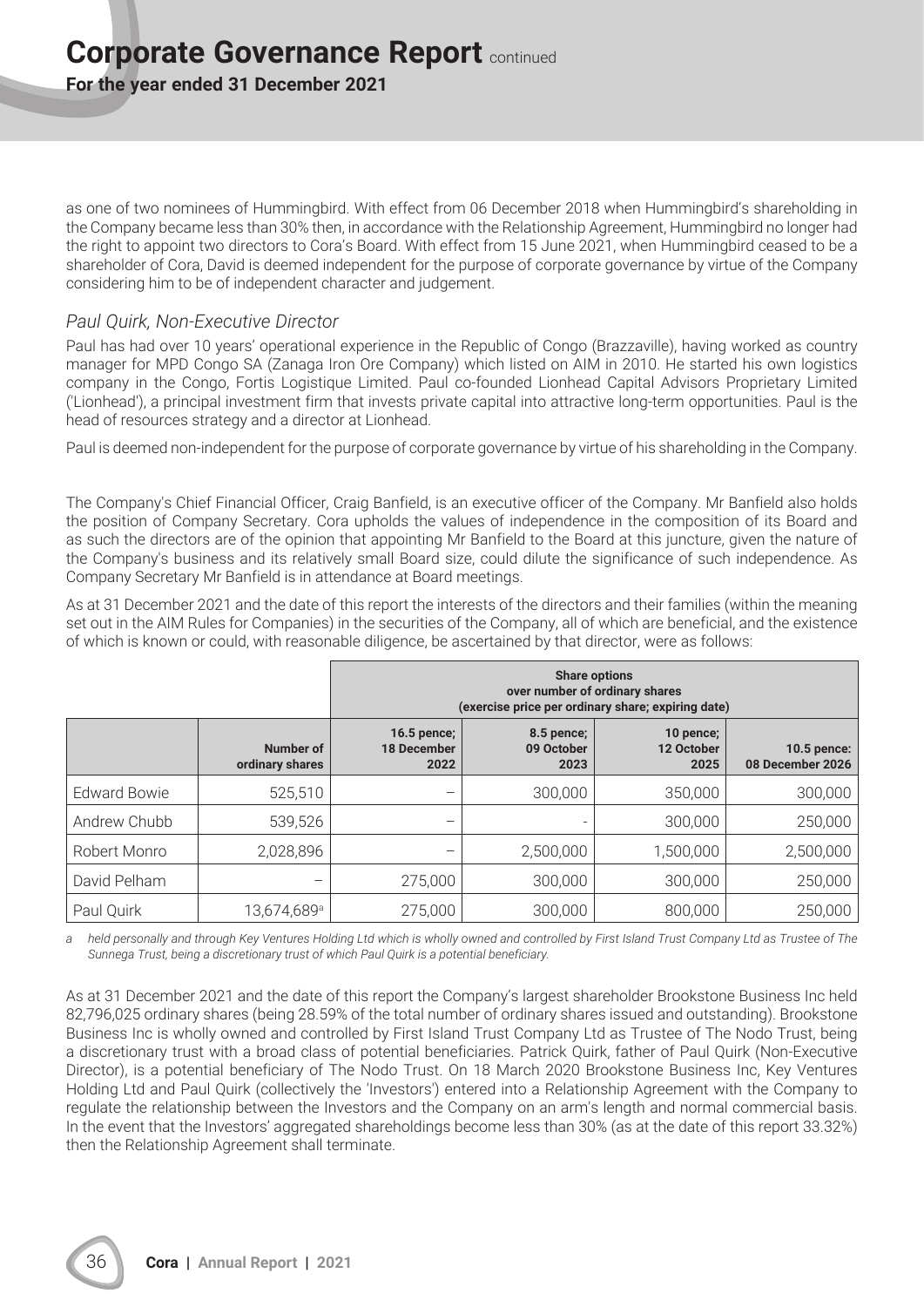The Company has established properly constituted AIM compliance and corporate governance, audit, and remuneration and nominations committees of the Board with formally delegated duties and responsibilities, summaries of which are set out below:

## *AIM compliance and corporate governance committee*

The role of the AIM compliance and corporate governance committee is to ensure that the Company has in place sufficient procedures, resources and controls to enable it to comply with the AIM Rules for Companies and ensure appropriate wider corporate governance. The AIM compliance and corporate governance committee is responsible for making recommendations to the Board and proactively liaising with the Company's Nominated Adviser on compliance with the AIM Rules for Companies and broader corporate governance issues. The AIM compliance and corporate governance committee also monitors the Company's procedures to approve any share dealings by directors or employees in accordance with the Company's share dealing code. The AIM compliance and corporate governance committee meets at least twice a year.

During the year ended 31 December 2021 and as at the date of this report the members of the AIM compliance and corporate governance committee are Andrew Chubb (chair of the committee), Edward Bowie and David Pelham.

## *Audit committee*

The audit committee has primary responsibility for monitoring the quality of internal controls and ensuring that the financial performance of the Group is properly measured and reported on. It receives and reviews reports from the Group's management and external auditors relating to the interim and annual accounts, and the accounting and internal controls in use throughout the Group. The audit committee meets at least twice a year.

During the year ended 31 December 2021 and as at the date of this report the members of the audit committee are Andrew Chubb (chair of the committee), Edward Bowie and David Pelham.

## *Remuneration and nominations committee*

The remuneration and nominations committee is responsible for providing recommendations to the Board on matters including the composition of the Board and competencies of directors, the appointment of directors, the performance of the executive directors and senior management, and making recommendations to the Board on matters relating to their remuneration and terms of employment. The committee will also make recommendations to the Board on proposals for the granting of shares awards and other equity incentives pursuant to any share award scheme or equity incentive scheme in operation from time-to-time. The remuneration and nominations committee meets at least twice a year.

During the year ended 31 December 2021 and as at the date of this report the members of the remuneration and nominations committee are Edward Bowie (chair of the committee), Andrew Chubb and Paul Quirk.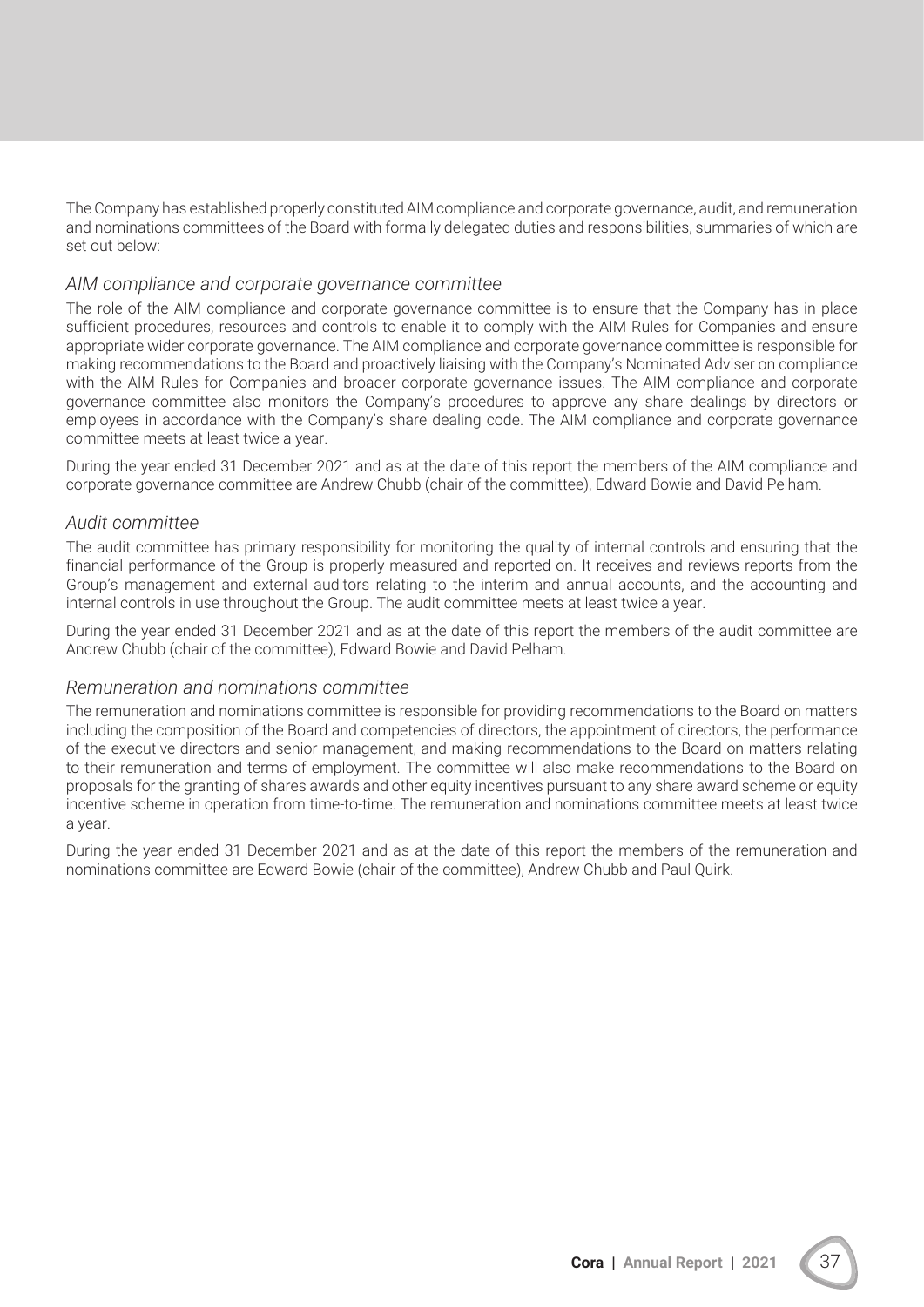## **Corporate Governance Report continued**

**For the year ended 31 December 2021**

Below is a table summarising the attendance record of each director at Board and committee meetings held during the year ended 31 December 2021:

|                          |              | <b>Committee</b>                                     |                          |                                               |
|--------------------------|--------------|------------------------------------------------------|--------------------------|-----------------------------------------------|
|                          | <b>Board</b> | <b>AIM Compliance</b><br>and Corporate<br>Governance | <b>Audit</b>             | <b>Remuneration and</b><br><b>Nominations</b> |
| Number of meetings held: | 7            | $\overline{2}$                                       | 2                        |                                               |
| Record of attendance:    |              |                                                      |                          |                                               |
| <b>Edward Bowie</b>      | 6/7          | 2/2                                                  | 2/2                      | 2/2                                           |
| Andrew Chubb             | 5/7          | 2/2                                                  | 2/2                      |                                               |
| Robert Monro             | 7/7          |                                                      | $\overline{\phantom{0}}$ |                                               |
| David Pelham             | 7/7          | 2/2                                                  | 2/2                      | 2/2                                           |
| Paul Quirk               | 7/7          | $\overline{\phantom{m}}$                             | —                        | 2/2                                           |

As Chairman of the Board I believe I lead a well-functioning and balanced team on the Board.

## *Principle 6: Ensure that between them the directors have the necessary up-to-date experience, skills and capabilities*

The biographical details of the directors are set out above. The biographies demonstrate that the Board has an appropriate balance of sector, financial and public markets skills and experience, as well as an appropriate balance of personal qualities and capabilities. The directors understand the need for diversity, including gender balance, as part of its composition and will keep this under review. Currently the Board, comprising five persons, has three independent non-executive directors, being Andrew Chubb, David Pelham and myself.

The Board is not dominated by one person or a group of people. Although certain members of the Board have worked together previously these personal bonds are utilised to improve the operation and management of the Company and the directors are cognisant of the need to ensure that such relationships do not divide the Board.

The Board understands that as companies evolve, the mix of skills and experience required on the Board will change, and Board composition will need to evolve to reflect this change. Following a review by the AIM compliance and corporate governance committee during 2021 it is considered that at this stage there is no need to seek additional experience, skills and capabilities on the Board.

## *Principle 7: Evaluate board performance based on clear and relevant objectives, seeking continuous improvement*

The Board has adopted a policy to evaluate the Board's performance based on clear and relevant objectives, seeking continuous improvement. The clear and relevant objectives that the Board has identified are as follows:

- suitability of experience and input to the Board;
- attendance at Board and committee meetings; and
- interaction with management in relevant areas of expertise to ensure insightful input into the Company's business.

The Board will review on a regular basis the effectiveness of its performances as a unit, as well as that of its committees and the individual directors, based against the criteria set out above.

The Board performance review will be carried out internally from time-to-time, and at least annually. The review should identify development or mentoring needs of individual directors or the wider senior management team.

As part of the performance review, the Board will consider whether the membership of the Board should be refreshed. The review will also identify any succession planning issues and put in place processes to provide for succession planning.

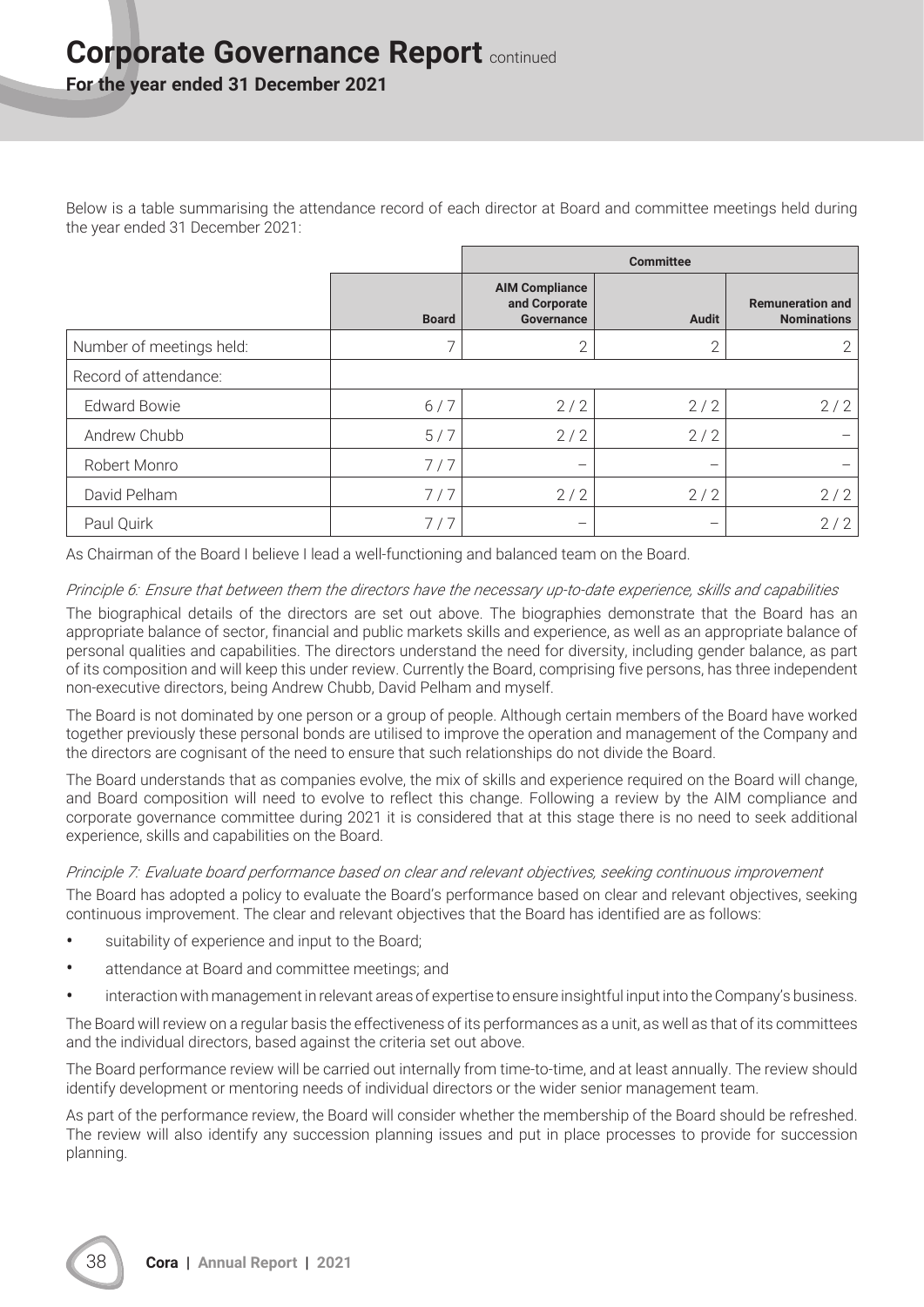As regards notable work of the remuneration and nominations committee undertaken during 2021, in November 2021 the remuneration and nominations committee reviewed Board and senior management performance and noted that:

- both senior management and non-executive directors make material contributions; and
- senior management perform very well in terms of corporate administration and governance, and in delivering work programmes on tight budgets and with good results.

#### *Principle 8: Promote a corporate culture that is based on ethical values and behaviours*

The Board promotes a corporate culture that is based on ethical values and behaviours. The Board considers it an asset and source of competitive advantage to undertake its business and operations in an ethical manner. As such the Company has adopted a number of policies:

- Code of Conduct: This includes matters such as: compliance with law; disclosure of information; accounting records and practises; fair dealing; conflicts of interest; corporate opportunities; use of company property; safety and environmental protection; fundamental rights; responsibility; where to seek clarification; and reporting breaches;
- Group Anti-Corruption and Anti-Bribery Policy: The government of the United Kingdom ('UK') has issued guidelines setting out appropriate procedures for companies to follow to ensure that they are compliant with the UK Bribery Act 2010. The Company has conducted a review into its operational procedures to consider the impact of the Bribery Act 2010 and the Board has adopted an anti-corruption and anti-bribery policy;
- Share Dealing Code: The Company has adopted a share dealing code for dealings in securities of the Company by directors and certain employees which is appropriate for a company whose shares are traded on AIM. The share dealing code is based on the model code developed by the QCA and the Institute of Chartered Secretaries and Administrators. This constitutes the Company's share dealing policy for the purpose of compliance with UK legislation including the Market Abuse Regulation and the relevant part of the AIM Rules for Companies. Furthermore, insider legislation set out in the UK Criminal Justice Act 1993, as well as the provisions relating the market abuse, apply to the Company and dealings in its ordinary shares; and
- Social Media Policy: The Board has adopted a social media policy which is designed to minimise the risks to the Company's business arising from, and to assist directors and employees in making appropriate decisions about, the use of social media. In particular, the policy provides guidance that the disclosure on social media of commercially sensitive, price sensitive, private or confidential information relating to the Company is prohibited.

The policy set by the Board is obvious in the actions and decisions of the chief executive officer and the rest of the management team. Our corporate values guide the objectives and strategy of the Company and drive the strategy and business plan adopted by the Board.

The culture is visible in every aspect of the business, including recruitments, nominations, training and engagement. The Company's performance and reward systems endorse the desired ethical behaviours across all levels of the Company.

#### *Principle 9: Maintain governance structures and processes that are fit for purpose and promote good decision-making by the board*

I believe the Company has adopted, and will maintain, governance structures and processes that are fit for purpose and support good decision-making by the Board. As noted above, the Company has AIM compliance and corporate governance, audit, and remuneration and nominations committees. The Board believes these committees provide for governance structures and processes in line with its corporate culture and appropriate to its size and complexity; and capacity, appetite and tolerance for risk.

These governance structures may evolve over time in parallel with the Company's objectives, strategy and business plan to reflect the development of the Company.

## *Principle 10: Communicate how the Company is governed and is performing by maintaining a dialogue with shareholders and other relevant stakeholders*

The Company maintains a website at www.coragold.com which provides information about the Company's business plan and strategy, and provides updates on its operations and governance. In addition, the Company maintains a dialogue with shareholders and other relevant stakeholders by the issue of press releases as required by AIM.